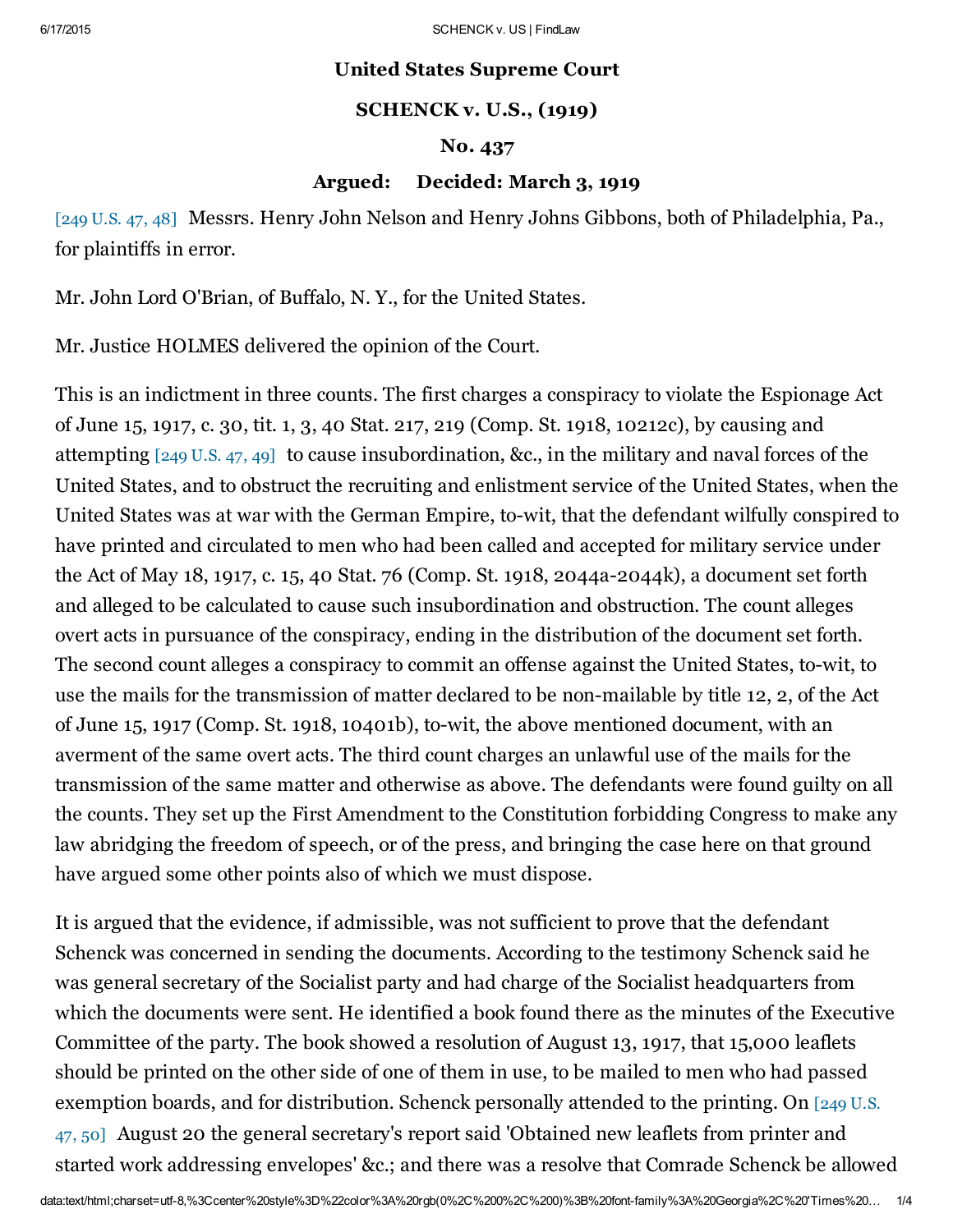#### 6/17/2015 SCHENCK v. US | FindLaw

\$125 for sending leaflets through the mail. He said that he had about fifteen or sixteen thousand printed. There were files of the circular in question in the inner office which he said were printed on the other side of the one sided circular and were there for distribution. Other copies were proved to have been sent through the mails to drafted men. Without going into confirmatory details that were proved, no reasonable man could doubt that the defendant Schenck was largely instrumental in sending the circulars about. As to the defendant Baer there was evidence that she was a member of the Executive Board and that the minutes of its transactions were hers. The argument as to the sufficiency of the evidence that the defendants conspired to send the documents only impairs the seriousness of the real defence.

It is objected that the documentary evidence was not admissible because obtained upon a search warrant, valid so far as appears. The contrary is established. Adams v. New York,192 [U.S.](http://caselaw.findlaw.com/us-supreme-court/192/585.html) 585, 24 Sup. Ct. 372; Weeks v. United States, 232 U.S. [383,](http://caselaw.findlaw.com/us-supreme-court/232/383.html#395) 395 , 396 S., 34 Sup. Ct. 341, L. R. A. 1915B, 834, Ann. Cas. 1915C, 1177. The search warrant did not issue against the defendant but against the Socialist headquarters at 1326 Arch street and it would seem that the documents technically were not even in the defendants' possession. See Johnson v. United States, 228 [U.S.](http://caselaw.findlaw.com/us-supreme-court/228/457.html) 457 , 33 Sup. Ct. 572, 47 L. R. A. ( N. S.) 263. Notwithstanding some protest in argument the notion that evidence even directly proceeding from the defendant in a criminal proceeding is excluded in all cases by the Fifth Amendment is plainly unsound. Holt v. United States, 218 U.S. [245,](http://caselaw.findlaw.com/us-supreme-court/218/245.html#252) 252 , 253 S., 31 Sup. Ct. 2

The document in question upon its first printed side recited the first section of the Thirteenth Amendment, said that the idea embodied in it was violated by the conscription act and that a conscript is little better than a [249 U.S. 47, 51] convict. In impassioned language it intimated that conscription was despotism in its worst form and a monstrous wrong against humanity in the interest of Wall Street's chosen few. It said, 'Do not submit to intimidation,' but in form at least confined itself to peaceful measures such as a petition for the repeal of the act. The other and later printed side of the sheet was headed 'Assert Your Rights.' It stated reasons for alleging that any one violated the Constitution when he refused to recognize 'your right to assert your opposition to the draft,' and went on, 'If you do not assert and support your rights, you are helping to deny or disparage rights which it is the solemn duty of all citizens and residents of the United States to retain.' It described the arguments on the other side as coming from cunning politicians and a mercenary capitalist press, and even silent consent to the conscription law as helping to support an infamous conspiracy. It denied the power to send our citizens away to foreign shores to shoot up the people of other lands, and added that words could not express the condemnation such coldblooded ruthlessness deserves , &c., &c., winding up, 'You must do your share to maintain, support and uphold the rights of the people of this country.' Of course the document would not have been sent unless it had been intended to have some effect, and we do not see what effect it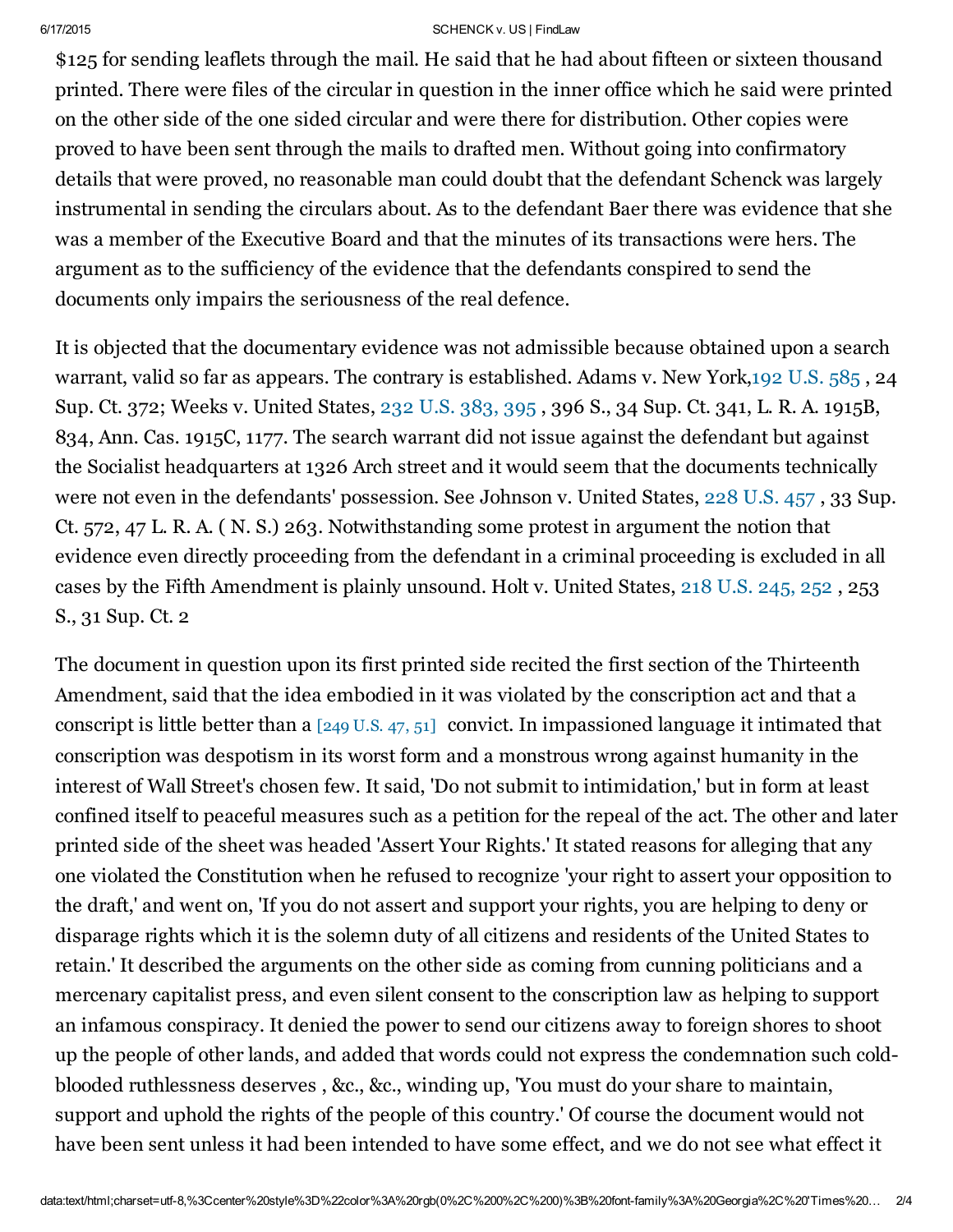#### 6/17/2015 SCHENCK v. US | FindLaw

could be expected to have upon persons subject to the draft except to influence them to obstruct the carrying of it out. The defendants do not deny that the jury might find against them on this point.

But it is said, suppose that that was the tendency of this circular, it is protected by the First Amendment to the Constitution. Two of the strongest expressions are said to be quoted respectively from well-known public men. It well may be that the prohibition of laws abridging the freedom of speech is not confined to previous restraints, although to prevent them may have been the [249 U.S. 47, 52] main purpose, as intimated in Patterson v. Colorado, 205 U.S. [454,](http://caselaw.findlaw.com/us-supreme-court/205/454.html#462) 462, 27 S. Sup. Ct. 556, 51 L. ed. 879, 10 Ann. Cas. 689. We admit that in many places and in ordinary times the defendants in saying all that was said in the circular would have been within their constitutional rights. But the character of every act depends upon the circumstances in which it is done. Aikens v. Wisconsin, 195 [U.S.](http://caselaw.findlaw.com/us-supreme-court/195/194.html#205) 194, 205, 206 S., 25 Sup. Ct. 3. The most stringent protection of free speech would not protect a man in falsely shouting fire in a theatre and causing a panic. It does not even protect a man from an injunction against uttering words that may have all the effect of force. Gompers v. Buck's Stove & Range Co., 221 [U.S.](http://caselaw.findlaw.com/us-supreme-court/221/418.html#439) 418, 439 , 31 S. Sup. Ct. 492, 55 L. ed. 797, 34 L. R. A. (N. S.) 874. The question in every case is whether the words used are used in such circumstances and are of such a nature as to create a clear and present danger that they will bring about the substantive evils that Congress has a right to prevent. It is a question of proximity and degree. When a nation is at war many things that might be said in time of peace are such a hindrance to its effort that their utterance will not be endured so long as men fight and that no Court could regard them as protected by any constitutional right. It seems to be admitted that if an actual obstruction of the recruiting service were proved, liability for words that produced that effect might be enforced. The statute of 1917 in section 4 (Comp. St. 1918 , 10212d) punishes conspiracies to obstruct as well as actual obstruction. If the act, (speaking, or circulating a paper,) its tendency and the intent with which it is done are the same, we perceive no ground for saying that success alone warrants making the act a crime. Goldman v. United States, 245 [U.S.](http://caselaw.findlaw.com/us-supreme-court/245/474.html) 474 , 477 38 Sup. Ct. 166, 62 L. ed. 410. Indeed that case might be said to dispose of the present contention if the precedent covers all media concludendi. But as the right to free speech was not referred to specially, we have thought fit to add a few words.

It was not argued that a conspiracy to obstruct the draft was not within the words of the Act of 1917. The [249 U.S. 47, 53] words are 'obstruct the recruiting or enlistment service,' and it might be suggested that they refer only to making it hard to get volunteers. Recruiting heretofore usually having been accomplished by getting volunteers the word is apt to call up that method only in our minds. But recruiting is gaining fresh supplies for the forces, as well by draft as otherwise. It is put as an alternative to enlistment or voluntary enrollment in this act. The fact that the Act of 1917 was enlarged by the amending Act of May 16, 1918, c. 75, 40 Stat. 553, of course, does not affect